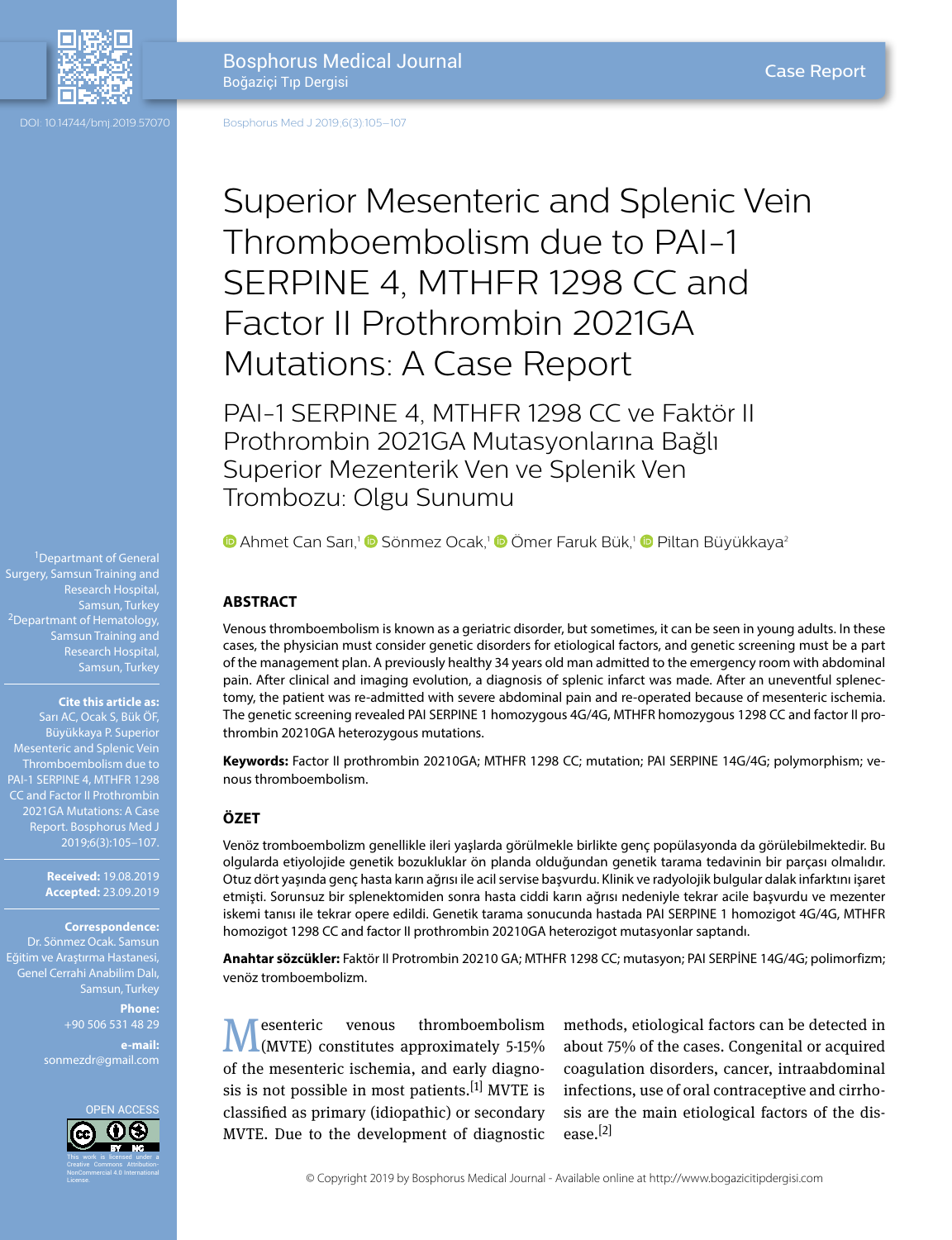In this case report, we present a young Turkish man with mesenteric ischemia and splenic infarct whom Factor II– Prothrombin 20210 GA, methylenetetrahydrofolate reductase (MTHFR)1298CC and PAI SERPINE 1 4G/4G mutations were detected in postoperative genetic screening and the literature was reviewed.

# **Case Report**

Thirty-four years old man admitted to emergency service with a pain in the left upper quadrant pain. His pain was lasted for a month, but it had worsened in the last two days. The patient did not have a significant medical history. His vital signs were as follows: blood pressure was 100/60 mmHg and pulse rate was 102 per minute. Abdomen physical examination revealed epigastric and left upper quadrant tenderness and rebound. In the laboratory studies, hemoglobin (Hb) level was 10.6 g/dL and white blood cell count was 9800/uL. Contrast-enhanced abdomen tomography scan showed subscapular infarct areas at the mid-lateral zone of the spleen and free fluid density (compatible with blood) around the spleen. Also, superior mesenteric vein diameter was increased remarkably; peritoneal dirtiness and free fluid at the upper and mid quadrant of the abdomen were detected. These signs suggested mesenteric venous ischemia. Because of peritoneal irritation signs, suspicious of mesenteric venous ischemia and also splenic rupture due to splenic infarct laparotomy decision was made.

Perisplenic 200 mL defibrinated blood and serous peritoneal fluid were seen in the peritoneal cavity. Also, venous congestion was detected in proximal jejunal segments, but there were no signs of ischemia. Splenectomy was performed due to rupture and infarct. The postoperative period was uneventful, and the patient was discharged on the 2<sup>nd</sup> postoperative day. One week after the surgery, the patient was re-admitted to the emergency room with severe abdominal pain, nausea and vomiting. He was fine without any complaint until the sixth postoperative day. His vital signs were unstable (blood pressure was 80/60 mmHg, pulse rate was 110 per minute). Abdominal examination revealed tenderness, defense and rebound in the right lower quadrant. In the laboratory studies, WBC: 34000/uL, Hb: 11.1 g/dL and biochemical parameters were within normal ranges. Thrombi were detected in SMV, portal vein and proximal part of the splenic vein in contrast-enhanced abdominal tomography scan. Also, bowel ischemia signs in the right lower quadrant and extensive peritoneal free fluid were detected. The patient was taken to the operating room immediately for urgent laparotomy. During laparotomy, segmental bowel necrosis was seen in about 60 cm segment of proximal ileum. Segmental small bowel resection was performed, and intestinal continuity was obtained by a side-to-side isoperistaltic anastomosis. A ten-millimeter laparoscopic trocar was replaced at the bottom of the midline incision for second-look surgery after 24-hour diagnostic laparoscopy was performed. There were no signs of ischemia or necrosis in the rest of the bowels. Low molecular weight heparin (LMWH) enoxaparin sodium was administered 1 mg/ kg subcutaneously. On the postoperative second day, the patient suffered from fever and dyspnea. Atelectasis was detected at a chest X-ray. Respiratory exercise and oxygen support were given. Oral warfarin treatment at a dose of 5 mg/ day had started. Wound infection developed, and wound debridement was performed twice daily, and appropriate antibiotic treatment was administered by the wound culture result. LMWH was stopped when the INR level reached above 2, and the patient was discharged on postoperative  $16<sup>th</sup>$  day. In his outpatient visit, blood samples taken for genetic tests to investigate hereditary thrombophilia. As a result of genetic screening, PAI SERPINE 1 homozygous 4G/4G, MTHFR homozygous 1298 CC and Factor II prothrombin 20210GA heterozygous were detected. MTHFR C667T, Factor 13 V34L and Factor V Leiden analysis were normal. The patient consulted the Department of Hematology and the continuation of anticoagulant treatment was recommended.

# **Discussion**

Although numerous congenital and acquired factors are causing venous thromboembolism (VTE), genetic factors are coming to the foreground, particularly at the patients fifty years old.[3] The gain of function mutations, such as Factor V Leiden mutation and prothrombin mutation, as well as the loss of function mutations, including Protein C, Protein S and anti-thrombin insufficiency mutations, are the most seen genetic disorders in VTE. Also, PAI-1 gene mutations that affect the fibrinolytic system and reduce fibrinolysis are risk factors for VTE.<sup>[4]</sup> In our case, PAI SERPINE 1 homozygous  $4G/4G$ , MTHFR homozygous 1298 CC and Factor II prothrombin 20210GA heterozygous mutations were detected. Prothrombin is produced by the liver and converted to thrombin by activated Factor X. Prothrombin 20210GA mutation firstly described by Poort et al.<sup>[5]</sup> in 1996. In prothrombin 20210GA mutation, the Adenine nucleoid is replaced by Guanine, resulting in an increase of about 133% at the prothrombin level. While the prevalence of this mutation in the general popula-